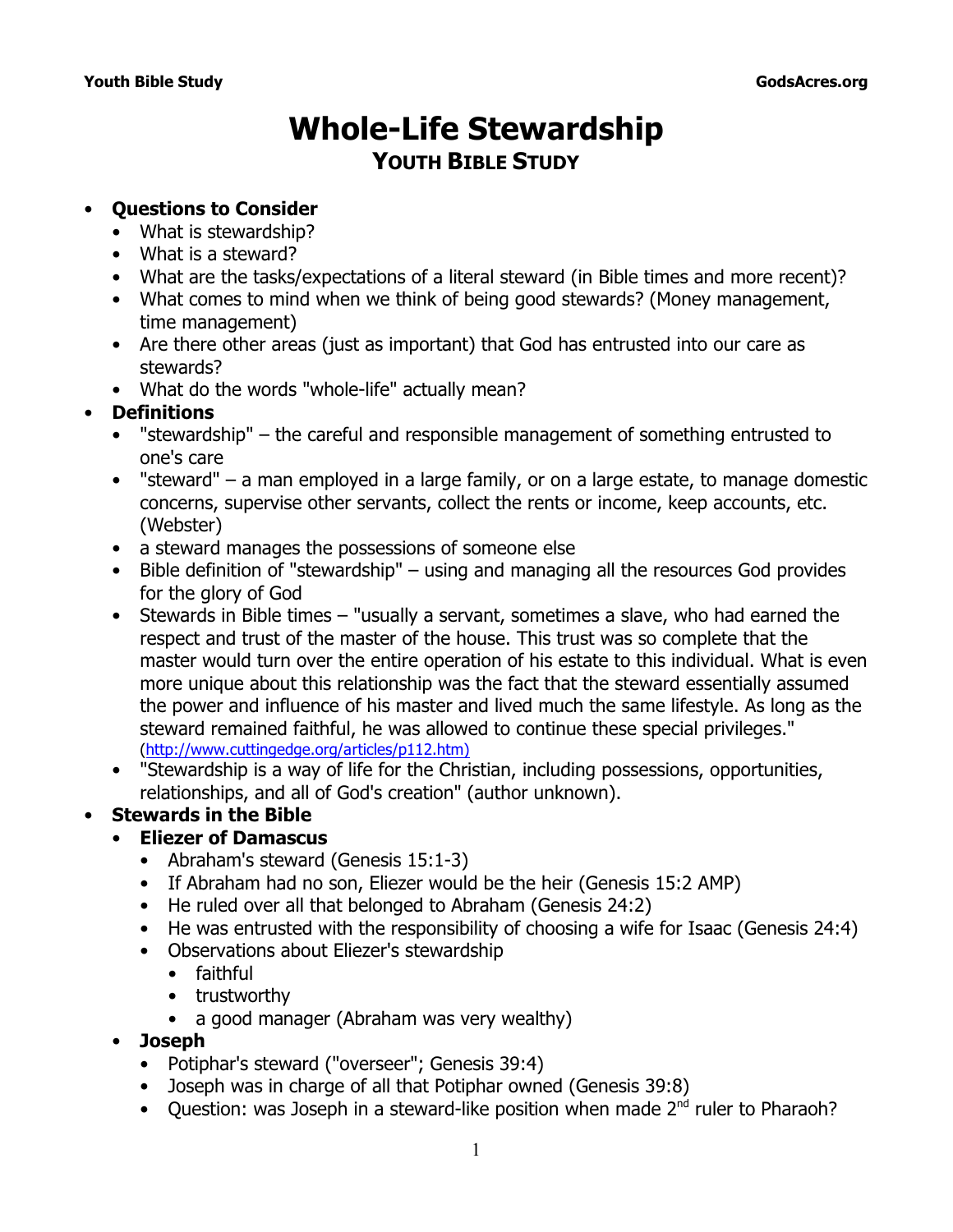- Note: Joseph later had his own steward (Genesis 39:4-5; 44:1, 4).
- Observations about Joseph's stewardship
	- faithful
	- obedient
	- good moral character
	- honest
	- trustworthy
	- wise management (*"And the Lord was with Joseph, and he was a prosperous man*"; Genesis 39:2)
- **Melzar** ("overseer" or "steward"; Daniel 1:11 AMP)
	- entrusted with the training and feeding of the young men preparing for service to King Nebuchadnezzar
	- Interesting observation: he was entrusted with *people* instead of *things*
	- Observations about Melzar's stewardship
		- Compassionate (Daniel 1:9)
		- Fair; willing to listen (Daniel 1:12-14)
- **Shebna** ("treasurer"; Isaiah 22:15)
	- "steward" (AMP)
	- Shebna was in charge of the city's money
	- steward over one area (money)
- **New Testament Stewards**
	- "Every household of distinction seems to have had a steward in charge" (https://www.biblestudytools.com/dictionary/steward/)
	- **Chuza** (Herod's steward; Luke 8:3)
	- **Stewards Mentioned in Parables**
		- Laborers in the Vineyard (Matthew 20:1-16)
		- Unjust Steward (Luke 16:1-13)
	- **Stewardship Principles Found In ...**
		- The Parable of the Talents (Matthew 25:14-30)
			- three servants given 5, 2, and 1 talents
			- servants with 5 and 2 multiplied; servant with 1 buried his talent
		- The Parable of the Minas (Luke 19:11-27)
			- 10 servants given 1 pound each
			- 1 servant gained 10 pounds
			- 1 servant gained 5 pounds
			- 1 servant wrapped the pound in a napkin
		- The Parable of the Wicked Husbandman (Matthew 21:33-46)
			- vineyard "let it out" to the husbandmen
			- owner sent his servants (abused) & his son (killed)
		- The Parable of the Watching Servants (Luke 12:35-40)
			- *"Who then is that faithful and wise steward"* (verse 42)
			- watchfulness and preparedness of servants praised
		- *"stewards of the mysteries of God"* (1 Corinthians 4:1)
		- bishops, ministers, pastors are considered *"the steward of God"* (Titus 1:7)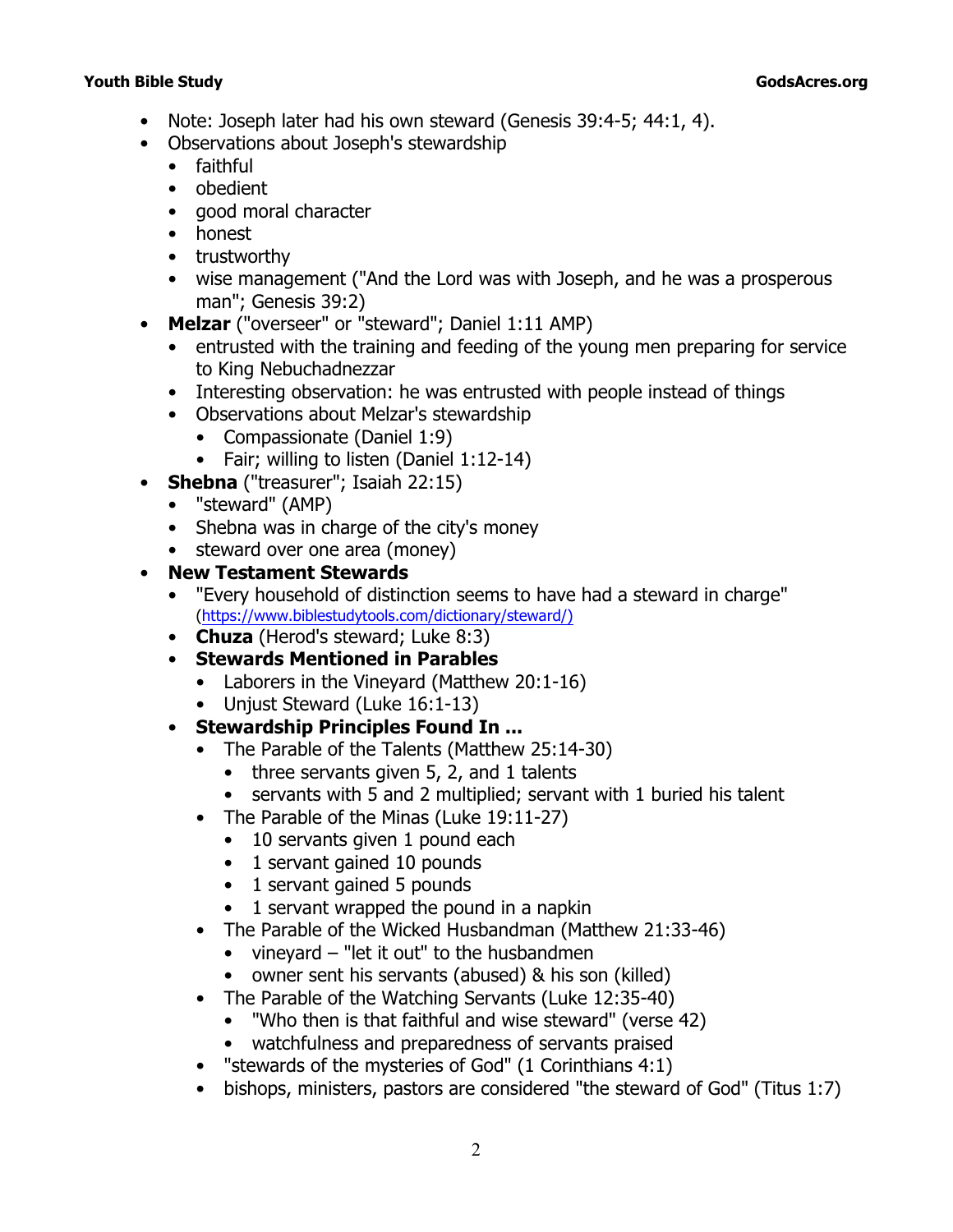- gifts are to be used to serve others as a good steward (1 Peter 4:10)
- **Basic Principles of Stewardship**

## • **#1 – God owns everything; we own nothing**

- the earth and all that live there (Psalm 24:1)
- silver and gold (Haggai 2:8)
- animals (Psalm 50:10)
- our body (1 Corinthians 6:19-20)
- *"For we brought nothing into this world, and it is certain we can carry nothing out."* (1 Timothy 6:7).
- "There are no U-Hauls behind hearses" (John Piper).

# • **#2 – God is the owner; we are the managers**

- what does it mean to "manage"?
	- take charge of
	- influence
	- handle in a way that pleases the owner
	- making every decision concerning God's property with this in mind
	- "What would Jesus do?"
	- must acknowledge that God is the owner and He needs to be consulted concerning how to manage His resources

# • **#3 – We will have to give an account**

- Matthew 24:46 *"Blessed is that servant, whom his lord when he cometh shall find so doing."*
- Luke 19:15 *"And it came to pass, that when he was returned . . . then he commanded these servants to be called unto him, to whom he had given the money, that he might know how much every man had gained by trading."*

# • **Stewardship Requirements**

- "Faithful" (1 Corinthians 4:2; Matthew 24:45; Matthew 25:21)
- "Blameless" (Titus 1:7)
	- free of blame, morally pure, "holy" (Colossians 1:22)
	- living free from sin
- In other words, "faithful Christians"
- Consider what is NOT listed as a requirement (talented, rich, beautiful, privileged)

# • **Areas of Stewardship Responsibility**

## • **Talents & Gifts**

- not the same thing
- natural-born talents or having a natural ability
	- "a special ability that allows someone to do something well" (*Merriam-Webster*)
	- "a natural aptitude or skill" (*Oxford Dictionaries*)
	- musical ability, writing, artistic, good with numbers, photography, cooking, listening, story telling, problem solving, athletic, detail organization, technology, positiveness, conflict resolution, working with children, editing, handling money, research, inventing, etc.
- spiritual gifts (1 Corinthians, Chapter 12, and Romans, Chapter 12)
	- "God-given ability to fulfill your purpose in the body of Christ" (*Bible.org*)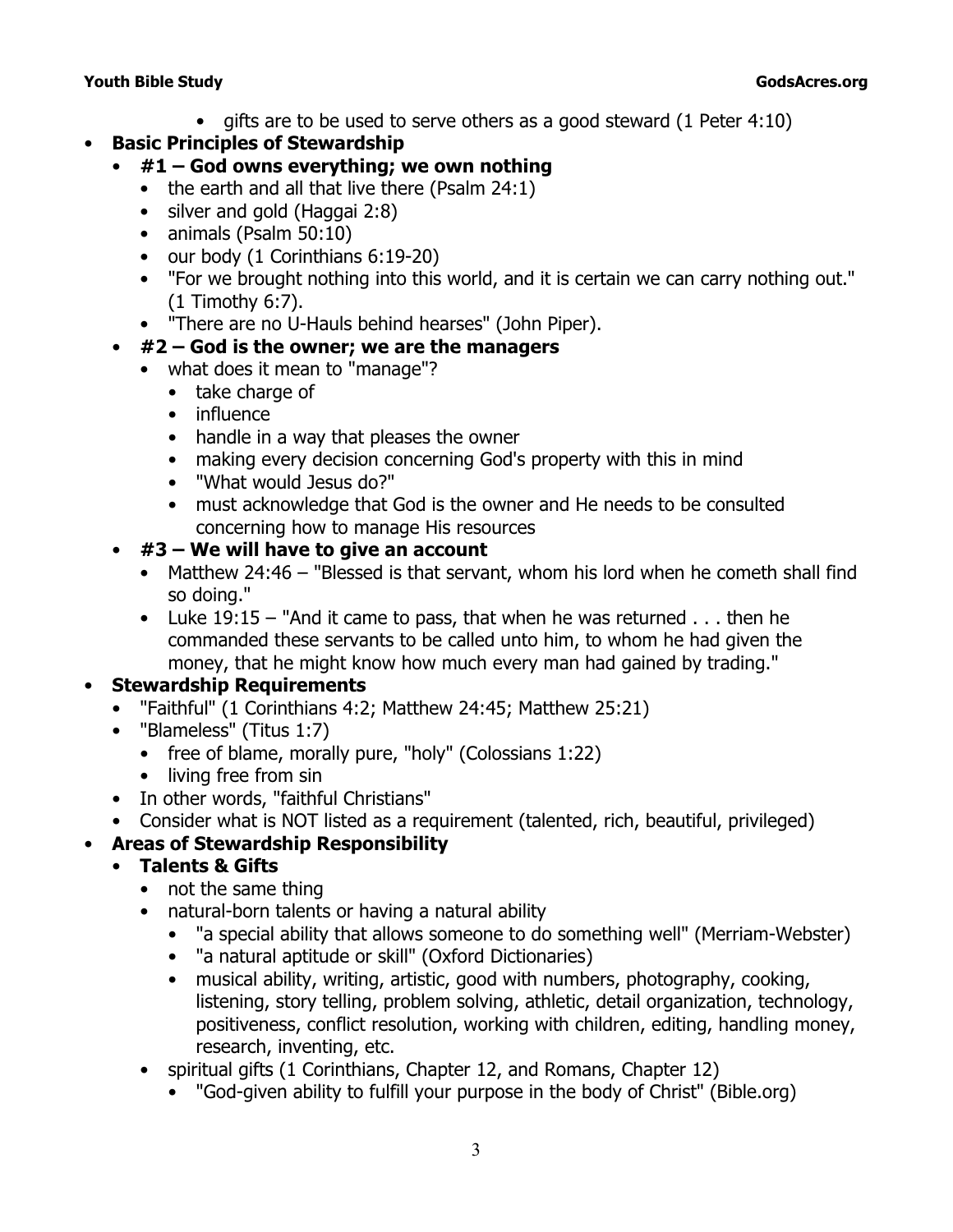- wisdom, knowledge, faith, healing, prophecy, discernment, mercy, helps, ministering, exhorting, giving, evangelism, leadership, pastoring, teaching, administration
- every Christian is given at least one gift
	- *"dividing to every man severally as he will"* (1 Corinthians 12:11)
	- gifts are given "severally [specially assigned]"
	- *"according to his several ability"* (Matthew 25:15)
	- gifts are given according to one's ability (what they can handle)
- not everyone has the same gifts
	- *"gifts differing"* (Romans 12:6)
	- *"diversities of gifts"* (1 Corinthians 12:4)
- talents & gifts not given for self-edification
	- *"profit withal* [for the common good]" (1 Corinthians 12:7)
- (discuss/consider how to discover and develop talents & gifts)
	- be saved
	- do the basics
	- add new areas of service
	- seek God (and Godly counsel)
	- *"desire spiritual gifts"* (1 Corinthians 14:1)
	- *"neglect not the gift that is in thee"* (1 Timothy 4:14)
- **Money**
	- **Parable of the Talents** (Matthew 25:14-30)
		- each man was entrusted with a sum of money (talents)
		- why weren't they given the same amounts?
			- *"several ability"* (verse 15)
			- did the master give according to how much he knew each man could handle?
			- are there reasons God doesn't make all of us millionaires?
			- might we not be able to handle it?
			- later, with more spiritual growth and maturity, might God give us more?
		- all were expected to put it to good use
		- Note: principles in this parable can also be applied to talents & gifts
	- **Purchases**
		- God is ready to be our financial advisor
		- Praying about purchases (small and great)
		- being a good steward is managing God's property for His glory
			- hoarding unwise purchases
			- what if I'd been talking to the Owner (money) before I bought those things?

# • **Tithing Principles**

- can we delay or not pay our tithe and still be considered *faithful* stewards?
- O.T. tithe was at least 10 percent
	- minimum standard
	- as high as 33 percent (additional: support Levites, temple and feast days, etc.)
- N.T. "when you give" (Jesus said this; it is current, not O.T. only)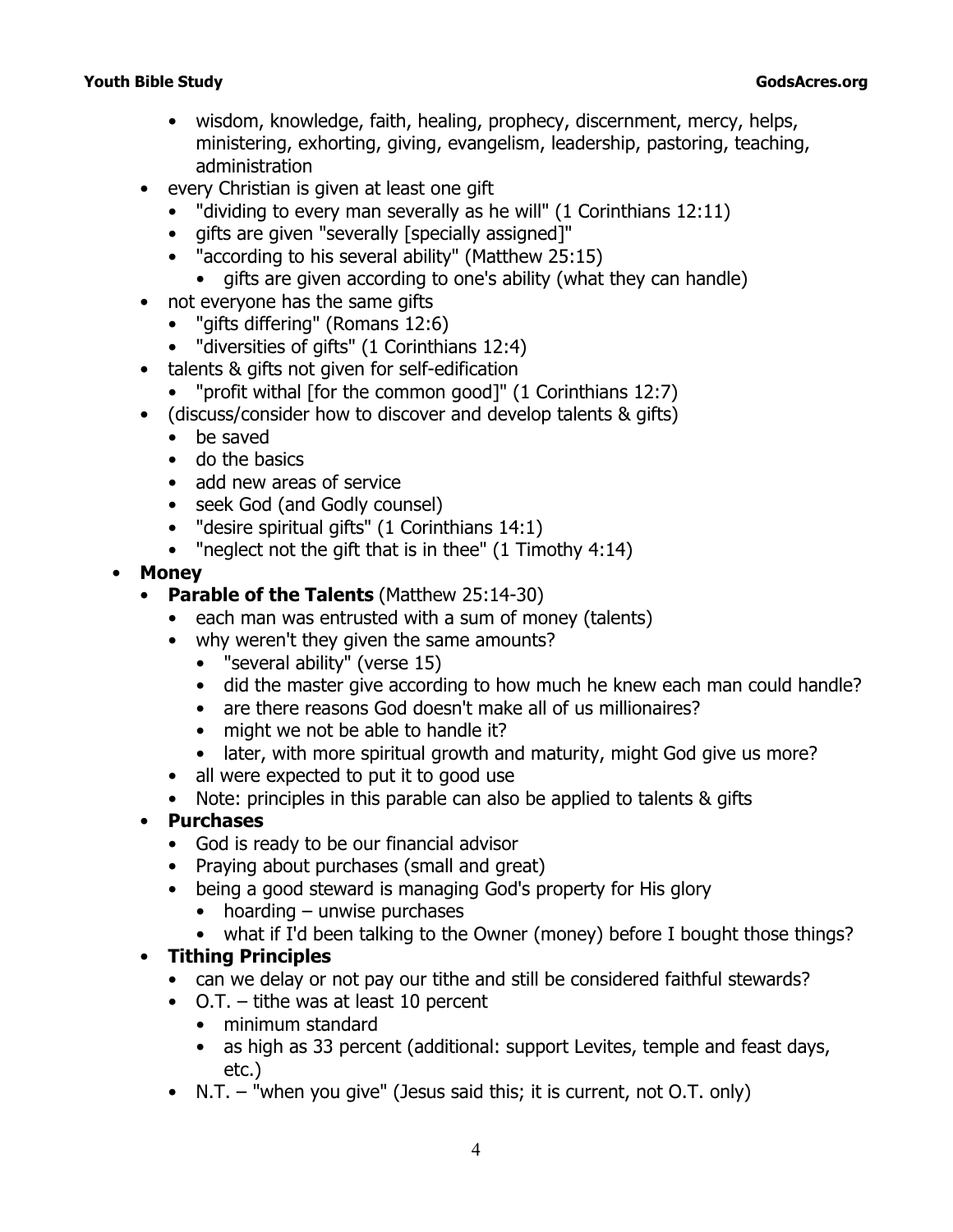- teach tithing to our children
- **Giving to Others**
- **Saving, Investing, Setting Goals**
- **Being Aware of What You're Spending** (budgeting)
- Discuss/Consider:
	- What might be other ways we can be good stewards of money?
	- Scriptures that come to mind about money management
		- the woman of Proverbs, Chapter 31
- **Time**
	- **Parable of the Minas**
		- all were given the same amount
		- we all have 24 hours each day to manage same amount of time
		- cannot stockpile or save our time; must spend it
	- we have more time-saving devices than ever before
		- how are we budgeting (managing) our time?
	- "killing time"
	- "wasting time"
	- "pressed for time"
	- "no time for  $\Box$ " (blank = things you should do, but procrastinate on)
	- how could we become better time managers?
	- question:
		- is *leisure time* poor management?
		- Common Attitude: "You aren't really serving the Lord unless you consistently push yourself to the point of fatigue." (*Bible.org*)
		- The Highway of Holiness has a ditch on both sides (too lax and too busy)
			- the devil does not care which ditch he gets you in  $-$  both take you away from the highway
	- Ecclesiastes, Chapter 3
		- there are seasons, or appointed times
	- Psalm 90:12 *"So teach us to number our days, that we may apply our hearts unto wisdom."*
		- living with eternity in view
		- life is but a vapor
		- what does it mean to *"number our days"*?
		- $\bullet$  time management = balance (fun and work; laugh and cry)
	- Ephesians 5:16 *"redeeming the time"*
		- making the most of your time
		- use your time well

## • **Possessions**

- Age of consumerism
	- things not made to last
	- need for the latest and greatest
	- never satisfied
- what does good stewardship of our possessions look like?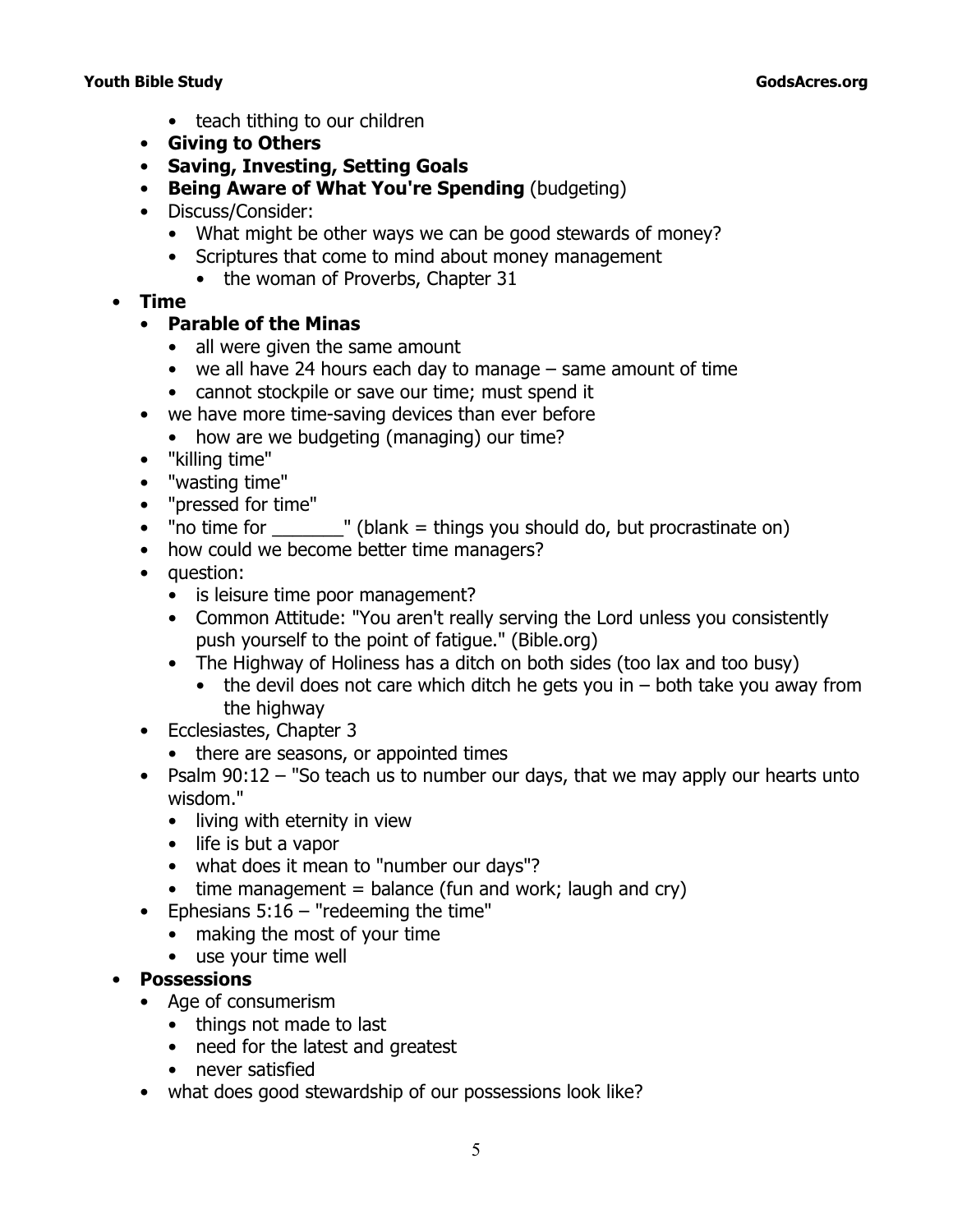- not a miser
- not a spendaholic
- *"let your moderation be known"* (Philippians 4:5)
- *"godliness with contentment"* (1 Timothy 6:6-8)
	- does not mean that you cannot have dreams of better things
	- do all to the glory of God
- taking care of what we have
	- last longer
	- old saying "a stitch in time saves nine"
		- mending a hole when it's small versus waiting until it's much bigger
	- learning how to use leftovers
	- maintenance of vehicles, appliances, homes
- looking at our possession with a realization of who truly owns them
	- "this is God's house, car"
	- "these are God's clothes, shoes"
	- "this is God's cellphone"
	- "I'm to take care of God's possessions"
	- with these thoughts in mind, would we spend less time or more time on certain things?
	- how might this affect our purchases? our maintenance, cleaning, care?

## • **Relationships**

- God has given us parents, siblings, friends, spouses, co-workers, church family
- how does God want us to manage those relationships?
- love, patience, longsuffering, restitution, apology
- parents
	- love, respect, time, affection
- siblings
	- tolerance, listening, reaching out
- church family
	- patience, prayer, food, cards, call/text
- remind yourself "this relationship was given to me by God; how should I interact with this person as a good steward?"
- **Body**
	- 1 Corinthians 6:19 *"Ye are not your own"*
	- we are given ONE body to manage (dress, feed, care for)
	- how do we dress it?
	- what do we feed it?
	- how much sleep do we give it?
	- where do we allow it to go?
	- Discuss/Consider
		- self control
		- purity
		- eating healthy
		- dress standard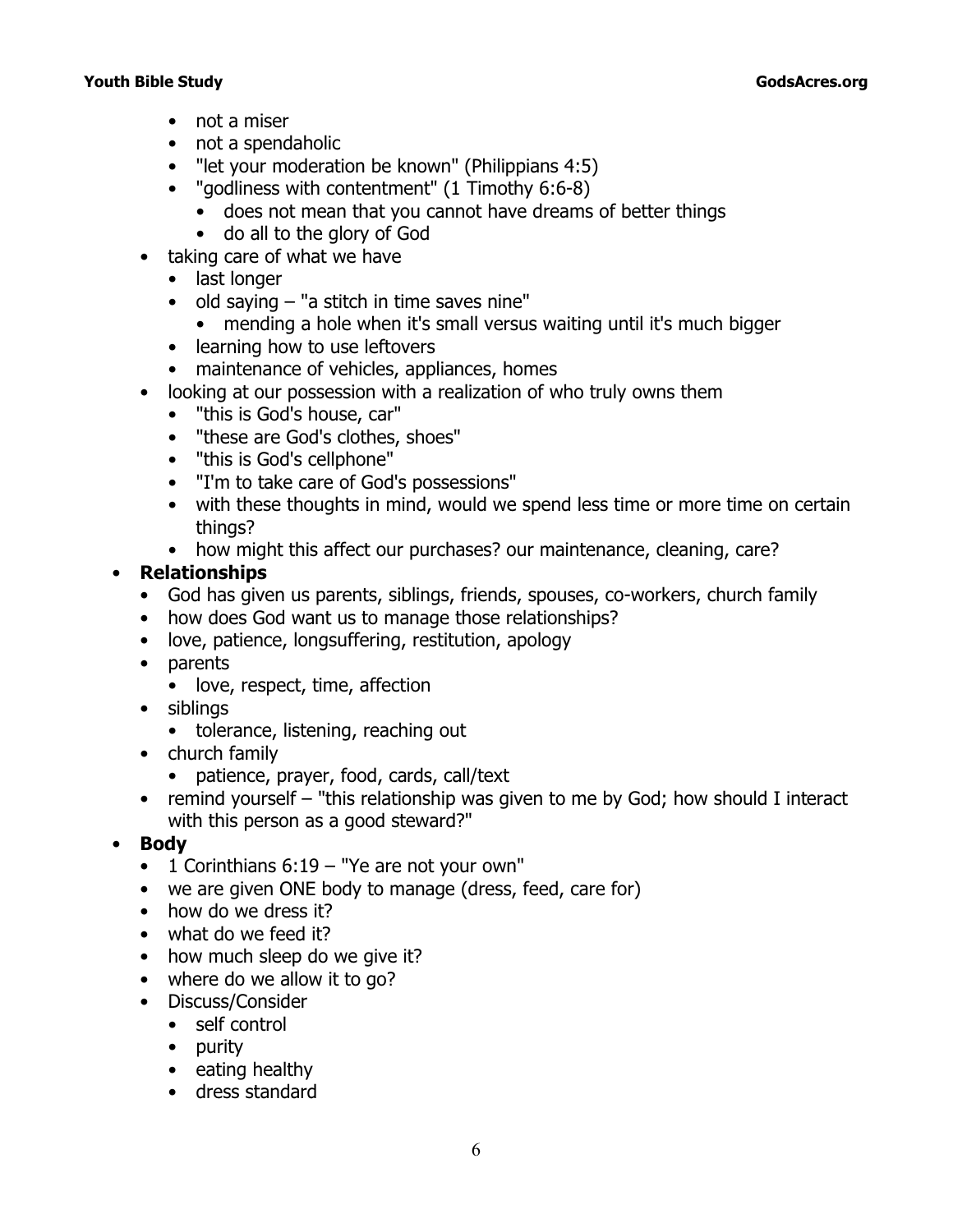- tattooing (graffiti on God's house)
- language (tongue is part of the body)

## • **Soul**

- three-fold being: body, soul, and spirit
- the soul is the real you
- the soul lives forever
- God gave it; how are we taking care of it?
- Consider the following verses regarding caring for one's soul:
	- *"humbled my soul with fasting"* (Psalm 35:13)
		- soul *"rest"* (Matthew 11:29)
		- love God *"with all thy soul"* (Matthew 22:37)
		- *"in your patience possess ye your soul"* (Luke 21:19)
		- feed it; have a healthy soul (3 John 1:2)
		- soul needs to be in subjection to God (Romans 13:1)
		- purify it by being obedient to the truth (1 Peter 1:22)

# • **Mind**

- how are we taking care of our mind?
	- what do we allow it to think on?
	- are they healthy or unhealthy thoughts?
- Consider the following verses regarding caring for one's mind:
	- love God with all your mind (Matthew 22:37)
	- *"made their minds evil"* (Acts 14:2)
	- *"received the word with all readiness of mind"* (Acts 17:11)
	- *"serving the Lord with all humility of mind"* (Acts 20:19)
	- *"a reprobate mind"* (Romans 1:28)
		- a mind that cannot be reasoned with
	- *"be carnally minded"* or *"be spiritually minded"* (Romans 8:6)
	- *"a willing mind"* (2 Corinthians 8:12)
	- *"being ... of one mind"* (Philippians 2:2)
	- *"earthly"* minded (Philippians 3:19)
	- *"vainly puffed up by his fleshly mind"* (Colossians 2:18)
	- *"corrupt mind"* (1 Timothy 6:5)
	- *"a sound mind"* (2 Timothy 1:7)
	- *"be sober minded"* (Titus 2:6)
	- "*A double minded man is unstable in all his ways"* (James 1:8)
- **Faith**
	- *"God hath dealt to every man the measure of faith"* (Romans 12:3)
	- faith is a gift from God (Ephesians 2:8-9)
	- Hebrews 11:1 tells us what faith is
		- *"substance of things hoped for, the evidence of things not seen"*
		- *"belief in and devotion to God"*
	- *"without faith it is impossible to please him"* (Hebrews 11:6)
	- how to manage (nurture and build) the faith given us?
		- allow trials to work for good (*"trying of your faith worketh patience"*; James 1:3)